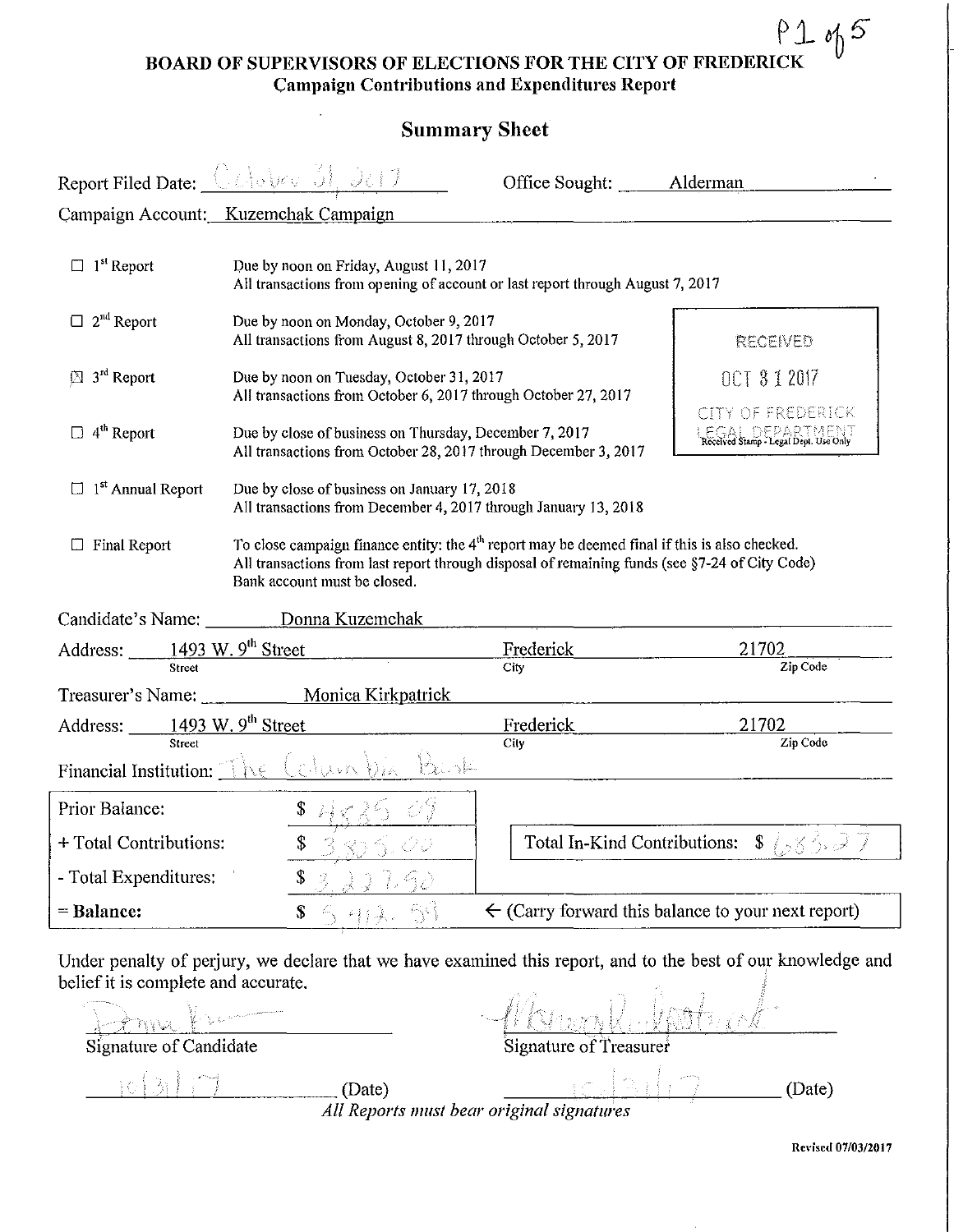| <b>DATE</b>            | <b>First Name</b>       | <b>Last Name</b>       | Address1                         | Address <sub>2</sub>     | Amount          |
|------------------------|-------------------------|------------------------|----------------------------------|--------------------------|-----------------|
| 10/6/2017 Carrie       |                         | Albee                  | 216 Dill Ave.                    | Frederick, MD 21701      | 100             |
| 10/6/2017 Mary         |                         | <b>Ellis</b>           | 8111 Stone Ridge Dr.             | Frederick, MD 21702      | 30              |
| 10/6/2017 Jennifer     |                         | Keilholtz              | 507 Lynnhaven Drive              | Hagerstown, MD 21742     | 10 <sup>1</sup> |
| 10/7/2017 April        |                         | Clemons                | 802 Trail Ave.                   | Frederick, MD 21701      | 30              |
| 10/8/2017 Rose         |                         | Chaney                 | 6 S. Pendleton Ct.               | Frederick, MD 21703      | 50              |
|                        | 10/8/2017 Bunny & Katie | LaDoucer & Lawton      | 343 S. Maket St.                 | Frederick, MD 21701      | 100             |
| 10/9/2017 Lauren       |                         | Beacham                | PO Box 701                       | Emmitsburg, MD 21727     | 15              |
| 10/9/2017 Catherine    |                         | DiGennaro              | PO BOX 3010                      | Frederick, MD 21704      | 25              |
| 10/9/2017 Sandra       |                         | <b>Gnant Hagen</b>     | 613 Taney Ave.                   | Frederick, MD 21702      | 100             |
| 10/9/2017 Megan        |                         | Miller                 | 554 Cork Circle                  | West Chester, NY 19380   | 25              |
| 10/9/2017 Ann          |                         | Moxley                 | 5627 Crabapple Dr.               | Frederick, MD 21703      | 100             |
|                        | 10/10/2017 Beth Mende   | Conny                  | 1847 Lawnview Dr.                | Frederick, MD 21702      | 50              |
| 10/10/2017 Pat         |                         | Rosensteel             | 102 Crossing Pointe Ct           | Frederick, MD 21702      | 25              |
| 10/11/2017 Realtors    |                         | <b>PAC</b>             | 200 Harry S. Truman Pkwy, St 200 | Annapolis, MD 21401      | 500             |
| 10/12/2017 M. Virginia |                         | Strnad                 | 3883 Gibbons Road                | Point of Rocks, MD 21777 | 100             |
| 10/14/2017 Melissa     |                         | Connor                 | 932 Turning Point Ct.            | Frederick, MD 21701      | 25              |
| 10/14/2017 Cheryl      |                         | Dapsauski              | 1910 Chamberlain Drive           | Frederick, MD 21702      | 100             |
| 10/14/2017 Ann         |                         | DeArmon                | 108 W. College Terrace           | Frederick, MD 21701      | 100             |
| 10/14/2017 Mary        |                         | Keepers                | 527 Lee Place                    | Frederick, MD 21702      | 100             |
| 10/14/2017 Julie       |                         | <b>Matthews Harris</b> | 11902 Beaver Dam Road            | Union Bridge, MD 21791   | 5 <sub>1</sub>  |
| 10/14/2017 Darcy       |                         | Richards               | 112 E. Third St.                 | Frederick, MD 21701      | 100             |
| 10/14/2017 Cindy       |                         | Shubin                 | 218 E. Church St.                | Frederick, MD 21701      | 25              |
| 10/14/2017 Cindy       |                         | Small                  | 625 Schley Ave                   | Frederick, MD 21702      | 10              |
| 10/14/2017 Myrna       |                         | Whitworth              | 9721 Woodcliff Court             | New Market, MD 21774     | 30              |
| 10/14/2017 Donald      |                         | Linton                 | 7400 Radice Ct., Apt.601         | Lauderhill, FL 33319     | 200             |
| 10/14/2017 Barbara     |                         | Clary                  | 5519 Jefferson Blvd.             | Frederick, MD 21703      | 25              |
| 10/15/2017 Eilen       |                         | Dean                   | 1501 Rock Creek Dr.              | Frederick, MD 21702      | 100             |
| 10/15/2017 Jessica     |                         | Fitzwater              | 1505 Dockside Dr.                | Frederick, MD 21701      | 100             |
| 10/15/2017 Pat         |                         | Rosensteel             | 102 Crossing Pointe Ct           | Frederick, MD 21702      | 75              |
| 10/16/2017 Jeremy      |                         | Holder                 | 17568 Millers Sawmill Rd.        | Sharpsburg, MD 21782     | 50              |
| 10/18/2017 M.C.        |                         | Keegan-Ayer            | 7410 Skyline Drive               | Frederick, MD 21702      | 40              |

P 2 p 5<br>Report # 3

 $\sim 10^{-10}$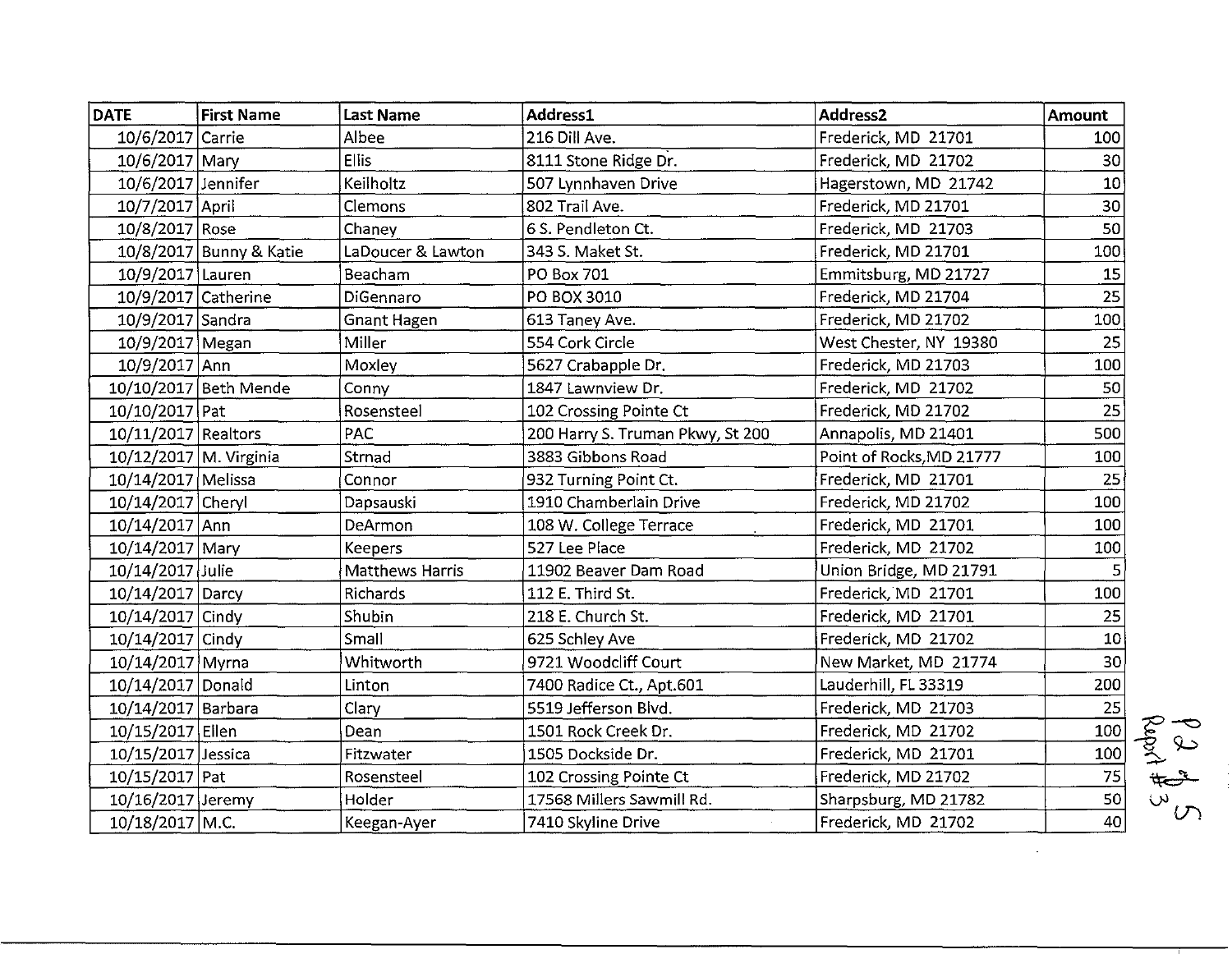| 10/20/2017 David       |                           | <b>iSevern</b> | 8171 Maple Lawn Blvd.      | Fulton, MD 20759        | 150 |
|------------------------|---------------------------|----------------|----------------------------|-------------------------|-----|
| 10/20/2017 Chris       |                           | Smariga        | 6738 Deer Spring Lane      | Middletown, MD 21769    | 250 |
| 10/20/2017 Daniel      |                           | Smith          | 1418 Adams Ave.            | Mineral Point, PA 15942 | 200 |
| 10/22/2017 Julia & Jim |                           | Schaeffer      | 50 Citizens Way #605       | Frederick, MD 21701     | 50  |
| 10/23/2017 Ann         |                           | McDermott      | 603 Fairview Ave           | Frederick, MD 21701     | 50  |
| 10/24/2017 Matan       |                           | Companies      | 4600 Wedgewood Blvd., St A | Frederick, MD 21703     | 500 |
| 10/25/2017 Val         |                           | <b>Dale</b>    | 6901 Wimbledon Ct.         | New Market, MD 21774    | 25  |
| 10/25/2017 Stephen     |                           | Oder           | 8114 Dam Number 4 Rd.      | Williamsport, MD 21795  | 100 |
| 10/25/2017 Connie      |                           | <b>Pryor</b>   | 1841 Lawnview Dr.          | Frederick, MD 21702     | 25  |
|                        | 10/25/2017 Claudia & Mark | Neally         | 2206 W. Greenleaf Dr.      | Frederick, MD 21702     | 30  |
| 10/25/2017 Jeff        |                           | Keilholtz      | 507 Lynnhaven Drive        | Hagerstown, MD 21742    | 51  |
| 10/27/2017 Robin       |                           | Bell           | 111 College Ave.           | Frederick, MD 21701     | 25  |
| 10/27/2017 Judy        |                           | Thompson       | 6730 Deer Spring Lane      | Middletown, MD 21769    | 50  |

 $\mathcal{L}(\mathcal{L}^{\mathcal{L}})$  and  $\mathcal{L}(\mathcal{L}^{\mathcal{L}})$  and  $\mathcal{L}(\mathcal{L}^{\mathcal{L}})$ 

| 10/27/2017 Judy | Thompson | 6730 Deer Spring Lane                                                        | Middletown, MD 21769                                                                                                                                                                                                           | 50   |
|-----------------|----------|------------------------------------------------------------------------------|--------------------------------------------------------------------------------------------------------------------------------------------------------------------------------------------------------------------------------|------|
|                 |          |                                                                              |                                                                                                                                                                                                                                |      |
|                 |          |                                                                              | <b>TOTAL</b>                                                                                                                                                                                                                   | 3805 |
|                 |          |                                                                              |                                                                                                                                                                                                                                |      |
|                 |          | The most continuous continuous commentary and applicate construction and the | The contract was the component of the contract was the component of the contract of the contract of the contract of the contract of the contract of the contract of the contract of the contract of the contract of the contra |      |

 $\label{eq:2.1} \frac{1}{2} \sum_{i=1}^n \frac{1}{2} \sum_{j=1}^n \frac{1}{2} \sum_{j=1}^n \frac{1}{2} \sum_{j=1}^n \frac{1}{2} \sum_{j=1}^n \frac{1}{2} \sum_{j=1}^n \frac{1}{2} \sum_{j=1}^n \frac{1}{2} \sum_{j=1}^n \frac{1}{2} \sum_{j=1}^n \frac{1}{2} \sum_{j=1}^n \frac{1}{2} \sum_{j=1}^n \frac{1}{2} \sum_{j=1}^n \frac{1}{2} \sum_{j=1}^n \frac{$ 

 $\label{eq:2.1} \frac{1}{\sqrt{2}}\int_{\mathbb{R}^3}\frac{1}{\sqrt{2}}\left(\frac{1}{\sqrt{2}}\right)^2\frac{1}{\sqrt{2}}\left(\frac{1}{\sqrt{2}}\right)^2\frac{1}{\sqrt{2}}\left(\frac{1}{\sqrt{2}}\right)^2\frac{1}{\sqrt{2}}\left(\frac{1}{\sqrt{2}}\right)^2.$ 

 $\frac{1}{2}$  $\frac{1}{\sqrt{2}}$   $\infty$ *\-d*t *Ul*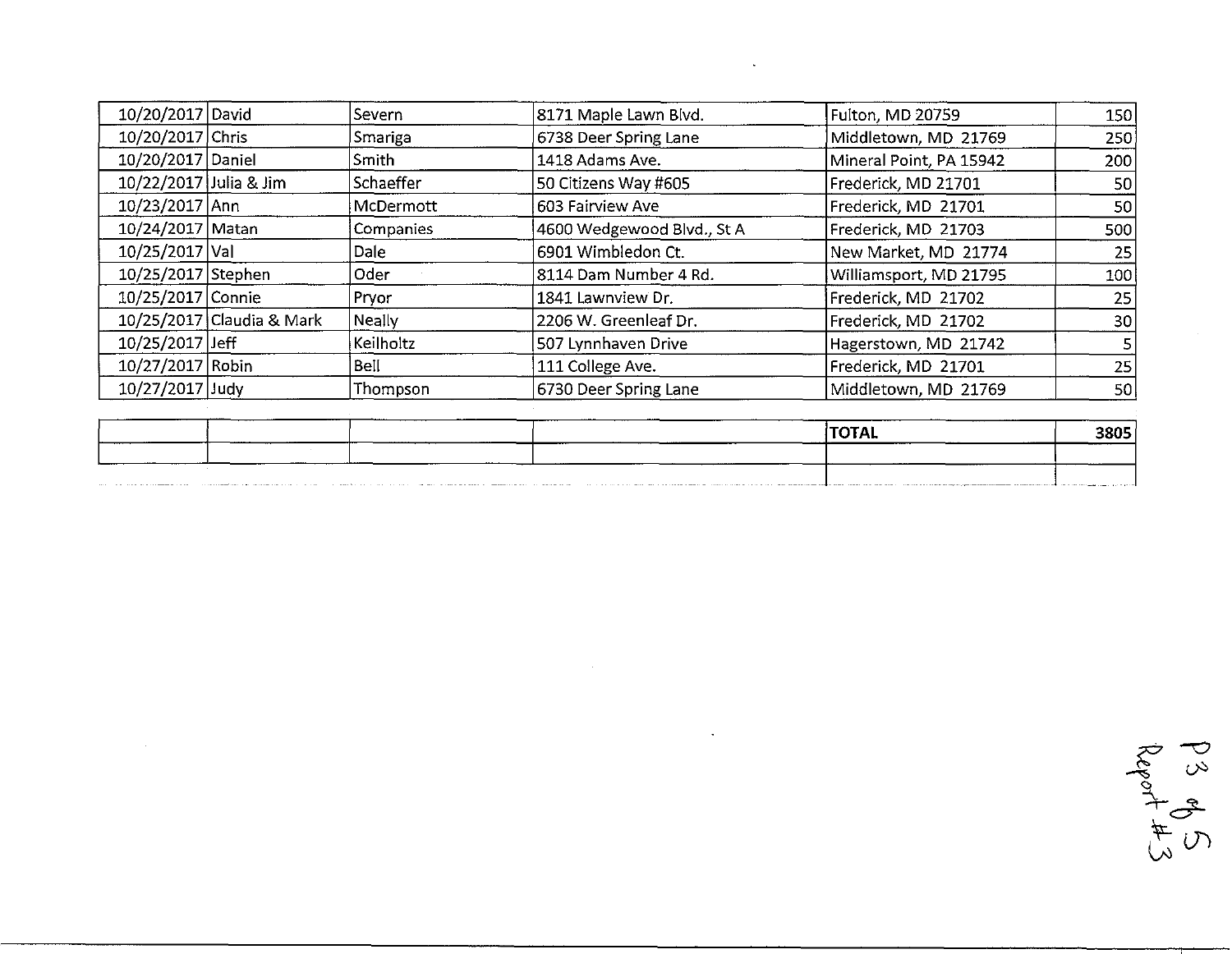Page  $\frac{l}{2}$  of  $\frac{5}{2}$ <br>Report Number

## Expenditures

| Date                         | Name and Address of Payee                                   | Nature of Expenditure             | Amount    |
|------------------------------|-------------------------------------------------------------|-----------------------------------|-----------|
| 101/210                      | Dam's Club<br>Frederick, MD                                 | Sneeks & denks<br>for fund raiser | 62.68     |
| 10 16 17                     | Txt Dezign<br>Processel, mo 2001                            | Rack Cards                        | 408. P    |
| 10 D H 17                    | JERKilloNz<br>Selbyphineson<br>Jeografian, mp 11742         | Rembronat<br>for Rostage/Aleiting | 78.20     |
| $\mathbb{Z}$ to $\mathbb{Z}$ | Blue Ry Procopy<br>151 Shamon Blue<br><u>Neperville, TC</u> | Marthly Photoshood<br>ralege      | 3455      |
| nD                           | INT DOWN<br>general Danie Pite<br>Frederick MB 21704        | Marters                           | 2, 43.57  |
|                              |                                                             |                                   |           |
|                              |                                                             |                                   |           |
|                              |                                                             |                                   |           |
|                              |                                                             |                                   |           |
|                              |                                                             |                                   |           |
|                              |                                                             |                                   |           |
|                              |                                                             |                                   |           |
|                              |                                                             | <b>TOTALS THIS PAGE</b>           | -3,997.62 |

Campaign Account: Kuzzin chak Canpaign

Revised 07/03/2017